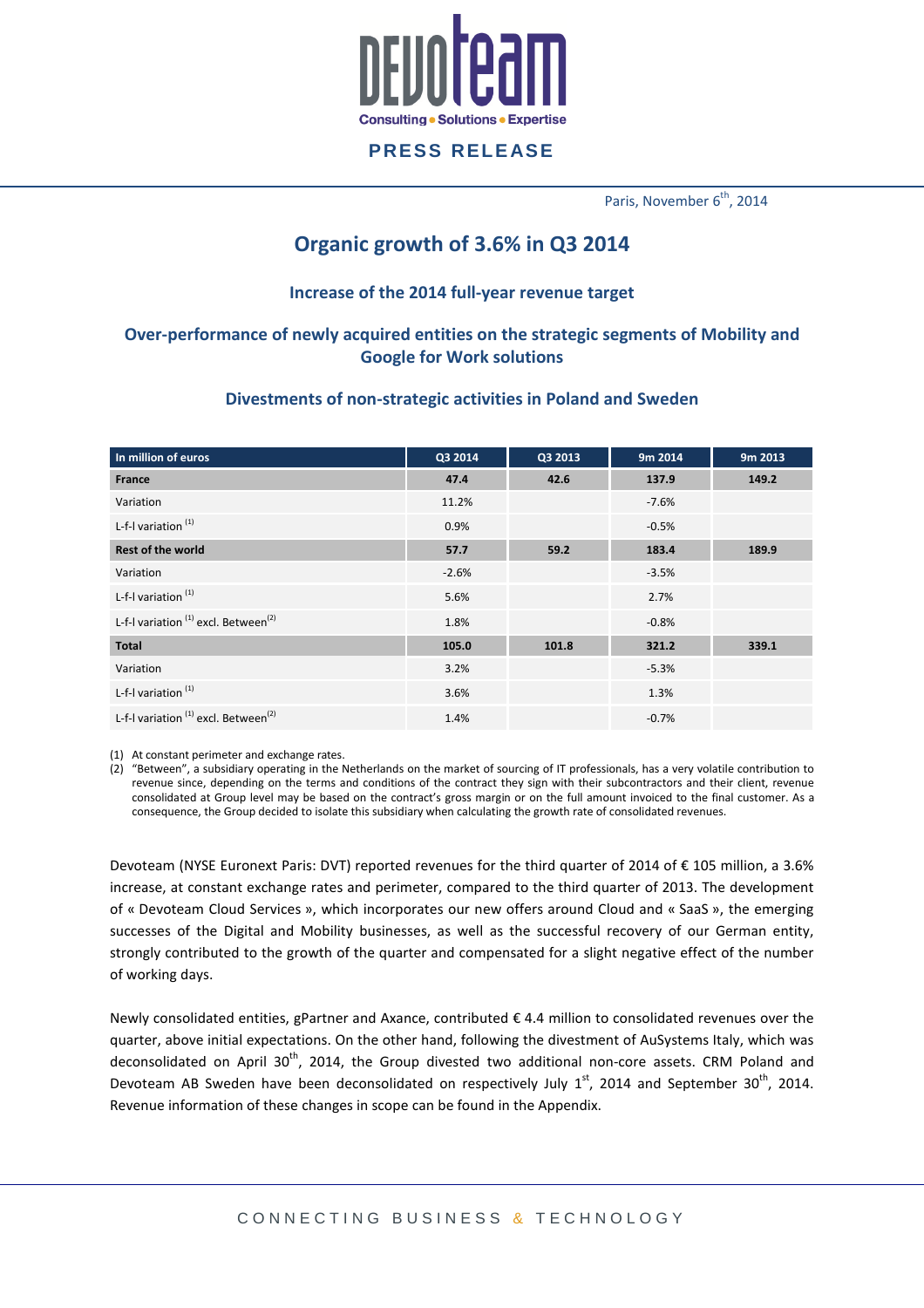

Considering the dynamic of the third quarter, and despite the recent divestments, the Group increases its 2014 consolidated revenue target. Revenues for 2014 should be over € 430 million.

### **Q3 2014 Consolidated revenues – analysis by region**

| In million of euros                          | Q3 2014  | Q3 2013 | 9m 2014  | 9m 2013 |
|----------------------------------------------|----------|---------|----------|---------|
| <b>New Mediterranean</b>                     | 34.7     | 35.4    | 109.5    | 111.8   |
| Variation                                    | $-2.1%$  |         | $-2.0%$  |         |
| L-f-I variation <sup>(1)</sup>               | $-2.1%$  |         | $-2.0%$  |         |
| <b>Northern Europe</b>                       | 11.3     | 11.5    | 38.3     | 41.1    |
| Variation                                    | $-1.7%$  |         | $-6.9%$  |         |
| L-f-I variation <sup>(1)</sup>               | $-3.8%$  |         | $-5.9%$  |         |
| <b>Central Europe</b>                        | 11.7     | 10.7    | 34.6     | 33.6    |
| Variation                                    | 9.3%     |         | 3.1%     |         |
| L-f-I variation <sup>(1)</sup>               | 9.2%     |         | 3.1%     |         |
| <b>Middle East &amp; Turkey</b>              | 4.7      | 4.9     | 14.5     | 14.3    |
| Variation                                    | $-5.0%$  |         | 1.7%     |         |
| L-f-I variation <sup>(1)</sup>               | $-3.8%$  |         | 7.8%     |         |
| <b>Single entities</b>                       | 13.5     | 14.2    | 42.3     | 45.4    |
| Variation                                    | $-4.8%$  |         | $-6.8%$  |         |
| L-f-I variation <sup>(1)</sup>               | $-4.8%$  |         | $-6.8%$  |         |
| Others <sup>(3)</sup>                        | 28.6     | 19.5    | 74.2     | 60.2    |
| Variation                                    | 46.2%    |         | 23.3%    |         |
| L-f-I variation <sup>(1)</sup>               | 24.3%    |         | 17.4%    |         |
| L-f-I variation <sup>(1)</sup> excl. Between | 18.1%    |         | 9.1%     |         |
| Divestments <sup>(2)</sup>                   | 0.5      | 5.4     | 7.7      | 32.7    |
| Variation                                    | $-90.1%$ |         | $-76.3%$ |         |
| L-f-I variation <sup>(1)</sup>               | $-0.2%$  |         | $-1.5%$  |         |
| Total                                        | 105.0    | 101.8   | 321.2    | 339.1   |
| Variation                                    | 3.2%     |         | $-5.3%$  |         |
| L-f-I variation $(1)$                        | 3.6%     |         | 1.3%     |         |
| L-f-I variation <sup>(1)</sup> excl. Between | 1.4%     |         | $-0.7%$  |         |

(1) At constant perimeter and exchange rates.

(2) For 2014, Divestments include the subsidiary AuSystems Italy, CRM Poland and Devoteam AB Sweden. For 2013, it also included the T&M activity sold to Ericsson and Teligent Russia.

New initiatives and entries in the consolidation scope, all integrated in the « Others » operating segment, were the main drivers of the growth of the quarter. The commercial success of entities offering digital project management in France (S'Team) and management consulting for IT in Norway (Fornebu Consulting), as well as the development of the broker business in the Netherlands, were all strong factors in the organic growth of the segment and of the Group. Newly consolidated entities, operating in the field of design of mobile services and around the Google partnership, explain the rest of the growth of the segment.

On the historical perimeter, the Cloud, Big Data and Mobility strategic offers encountered a strong demand, more particularly in Belux and Germany, where the business with the automobile industry is growing rapidly. On the contrary, the decreasing volume of business around "on-premise" infrastructure management has a negative impact on growth. Furthermore, continuous pressure in the labor market generated a high employee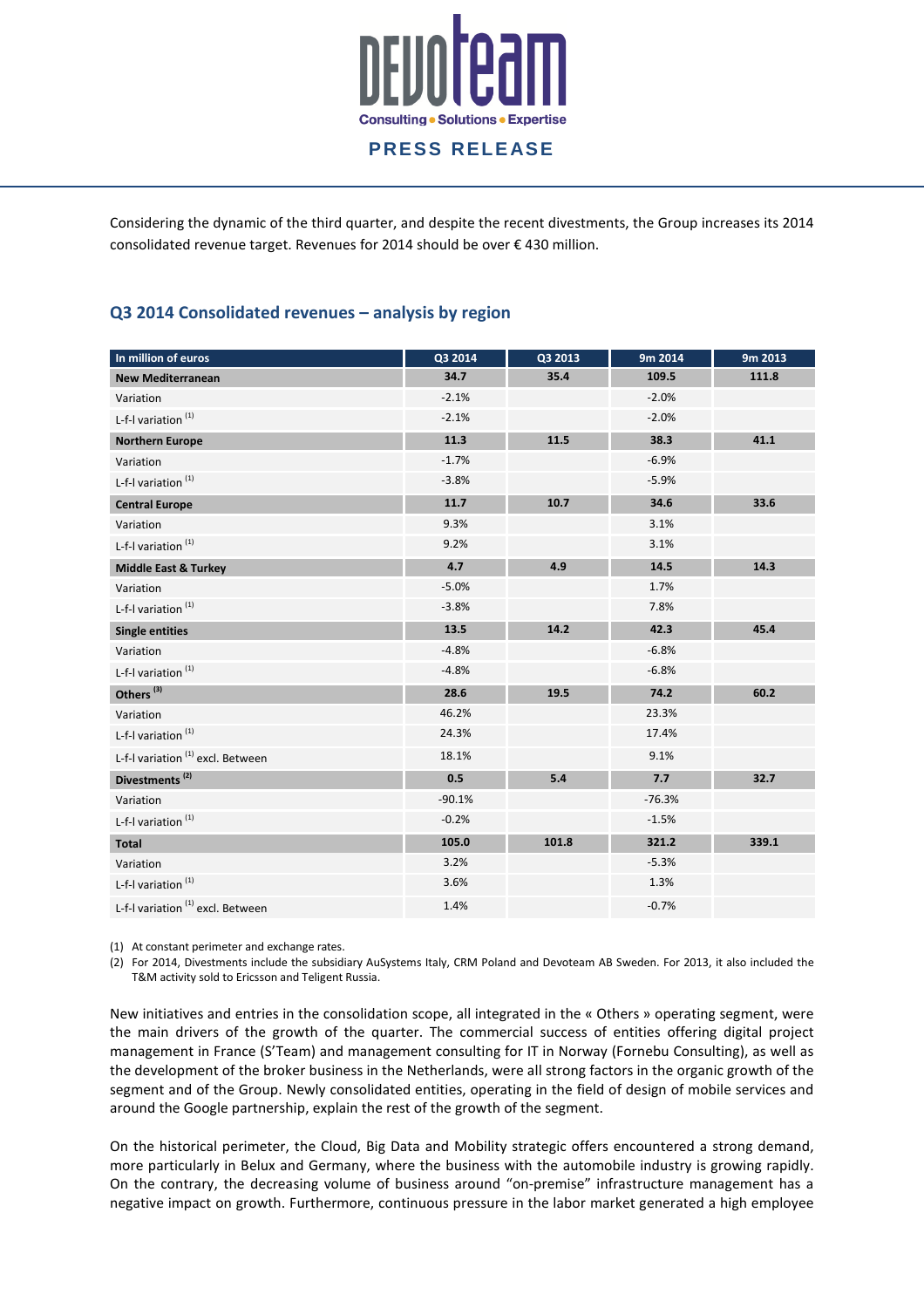

attrition in « Northern Europe », partially compensated by a good dynamic in « IT Service Excellence » SaaS solutions.

#### **Headcount and utilization rate**

As of September 30<sup>th</sup>, 2014, Devoteam employed a workforce of 3.594 people compared to 3.545 at the end of June 2014. This increase is mainly explained by the effect of perimeter variations.

| Utilization rate of internal resources, excluding divested entities* |         |         |         |                |         |                     |         |
|----------------------------------------------------------------------|---------|---------|---------|----------------|---------|---------------------|---------|
| <b>Q1 2013</b>                                                       | Q2 2013 | 03 2013 | Q4 2013 | <b>FY 2013</b> | 01 2014 | O <sub>2</sub> 2014 | O3 2014 |
| 79.3%                                                                | 81.5%   | 82.2%   | 84.0%   | 81.7%          | 82.5%   | 83.8%               | 84.5%   |

\* *For 2014, Divestments include the subsidiary AuSystems Italy, CRM Poland and Devoteam AB Sweden. For 2013, it also included the T&M activity sold to Ericsson and Teligent Russia.* 

As of September 30<sup>th</sup>, 2014, the ratio of billable headcount to total staff stood at 85%, identical to that of June 30<sup>th</sup> 2014.

During the third quarter, the Group showed an improvement in utilization rate of internal resources<sup>1</sup> excluding divestments, at 84.5% compared to 82.2% in the same period in 2013.

#### **2014 Outlook**

 $\overline{a}$ 

As announced at the beginning of this press release, and despite recent divestments, full-year 2014 revenue target has been increased to reflect the better business trend of the third quarter.

#### **2015 Financial calendar and press releases**

| Press release after market close |                  |  |  |  |  |  |
|----------------------------------|------------------|--|--|--|--|--|
| Q4 revenues & FY results 2014    | Q1 2015 revenues |  |  |  |  |  |
| March 3 <sup>rd</sup> , 2015     | May 13, 2015     |  |  |  |  |  |

<sup>1</sup> *Utilization rate measures the percentage of working hours (excluding paid holidays) of billable employees that were billed to a client*